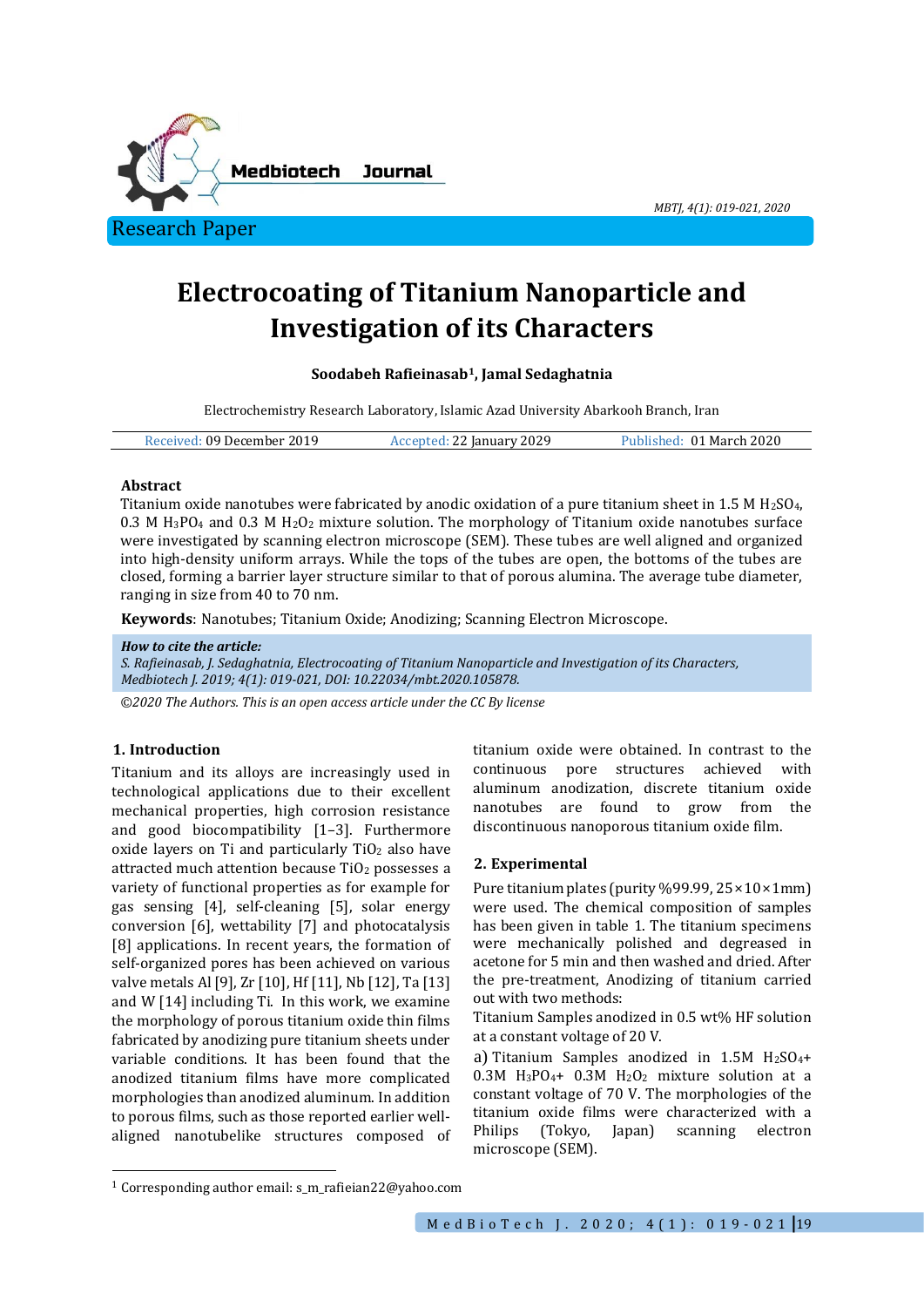**Table 1.** The chemical composition of Titanium used in this work

| Element Fe                         |  | Cu | Ni. |  |
|------------------------------------|--|----|-----|--|
| Wt.% 0.17 0.29 0.07 0.09 0.04 rest |  |    |     |  |

#### **3. Results and discussion**

In anodizing process, titanium plates is immersed into an electrolyte and connected as an anode, leading to the formation of an oxide film at the surface. In moderately alkaline, neutral and moderately acidic aqueous solutions,  $TiO<sub>2</sub>$  is the only thermodynamically stable titanium compound, according to the Pourbaix diagram [15]. The corrosion potential of naked metallic titanium is more negative than that of water reduction, and thus rapid corrosion starts immediately upon immersion of titanium into any aqueous solution [16], according to the equation Ti +  $2H_2O = TiO_2$  $+2H<sub>2</sub>$ . TiO<sub>2</sub> layers are known to be very compact, poorly conducting, and only little permeable for water and gases, and furthermore the reversible potential of the oxidized surface  $(Ti/TiO<sub>2</sub>$  electrode) becomes more positive in comparison to the potential of the naked metal. Consequently, the corrosion of titanium is a self-inhibiting process. The  $TiO<sub>2</sub>$  layer is highly resistive and the oxidation reaction will stop when the applied voltage is equal to the ohmic drop in the oxide film. Figure 1 shows current transient curves recorded during anodization in 0.5 wt% HF solution at a constant voltage of 20 V. For comparison the behavior in 1.5M H2SO4+0.3M H3PO4+0.3M H2O<sup>2</sup> mixture solution at a constant voltage of 70 V is included. In the 0.5 wt% HF containing electrolyte a clear deviation from the behavior in the 1.5M H2SO4+0.3M H3PO4+0.3M H2O<sup>2</sup> mixture electrolyte can be observed, that is, on the one hand that the current drops more slowly in the initial phase and on the other hand the current rises again after the initial decay. After extended polarization the current density in HF containing electrolyte is higher than the steady-state in  $1.5M$  H<sub>2</sub>SO<sub>4</sub>+0.3M H3PO4+0.3M H2O<sup>2</sup> mixture electrolyte, which indicates that an additional dissolution process takes place in the presence of fluorides. This finding can be ascribed to the dissolution of the  $electrochemically$  formed TiO<sub>2</sub> as soluble hexafluorotitanium complexes [TiF6] -2, which go into solution. The curve shape, showing a decrease/ increase/decrease sequence, has been reported on Al and Ti, and may be assigned to different stages during a self-ordering process [17]. In 1.5M H2SO4+0.3M H3PO4+0.3M H2O<sup>2</sup> mixture electrolyte, on the other hand, extended anodization resulted in a steady-state value that represents a leakage through a compact oxide layer. After anodization in this electrolyte no porous structures could be

observed – just a compact oxide layer was present on the surface.



**Figure 1.** Current transient curves during electrochemical anodization in 0.5 wt% HF solution (solid line) and in 1.5M  $H_2SO_4+0.3M H_3PO_4+0.3M H_2O_2$ mixture solution (dashed line).

SEM permits observation of specimens with large magnification and great depth of field by means of detection of secondary electrons. The number of secondary electrons depends on several factors, the most important being the angle between the primary electron beam and the local surface of the observed specimen. Figure 2(a) shows a typical scanning electron microscope (SEM) micrograph of the porous structures obtained under anodizing voltage 70 V, in 1.5 M H2SO4, 0.3 M H3PO<sup>4</sup> and 0.3 M H2O<sup>2</sup> mixture. The morphology of the porous film is similar to that of porous (sponge like) alumina, with a typical pore size of 40 to 70 nm. It can be seen that Titanium oxide nanotubes exhibits uniform tube morphology, the tubes open on the top and close at the bottom, nearly parallel and closed side by side. Figure 2(b) shows a SEM image of the porous structures obtained under anodizing voltage 20 V, in 0.5 wt% HF solution. It is clear that the anodic TiO<sup>2</sup> layer was less porous than that of anodic film formed in 1.5M  $H_2SO_4+0.3M$   $H_3PO_4+0.3M$   $H_2O_2$ mixture. The SEM images show that the Surface morphologies of anodic  $TiO<sub>2</sub>$  films, depends on electrolyte composition and working conditions in anodizing.

#### **4. Conclusions**

Well-aligned titanium oxide nanotubelike arrays have been obtained through titanium anodization in 1.5M H2SO4+ 0.3M H3PO4+ 0.3M H2O<sup>2</sup> mixture solution at a constant voltage of 70 V. The resulting nanotubes are straight, with a pore size ranging from 40 to 70 nm, and have a barrier layer at their bottom. The SEM images show that the Surface morphologies of anodic  $TiO<sub>2</sub>$  films, depends on electrolyte composition and working conditions in anodizing.